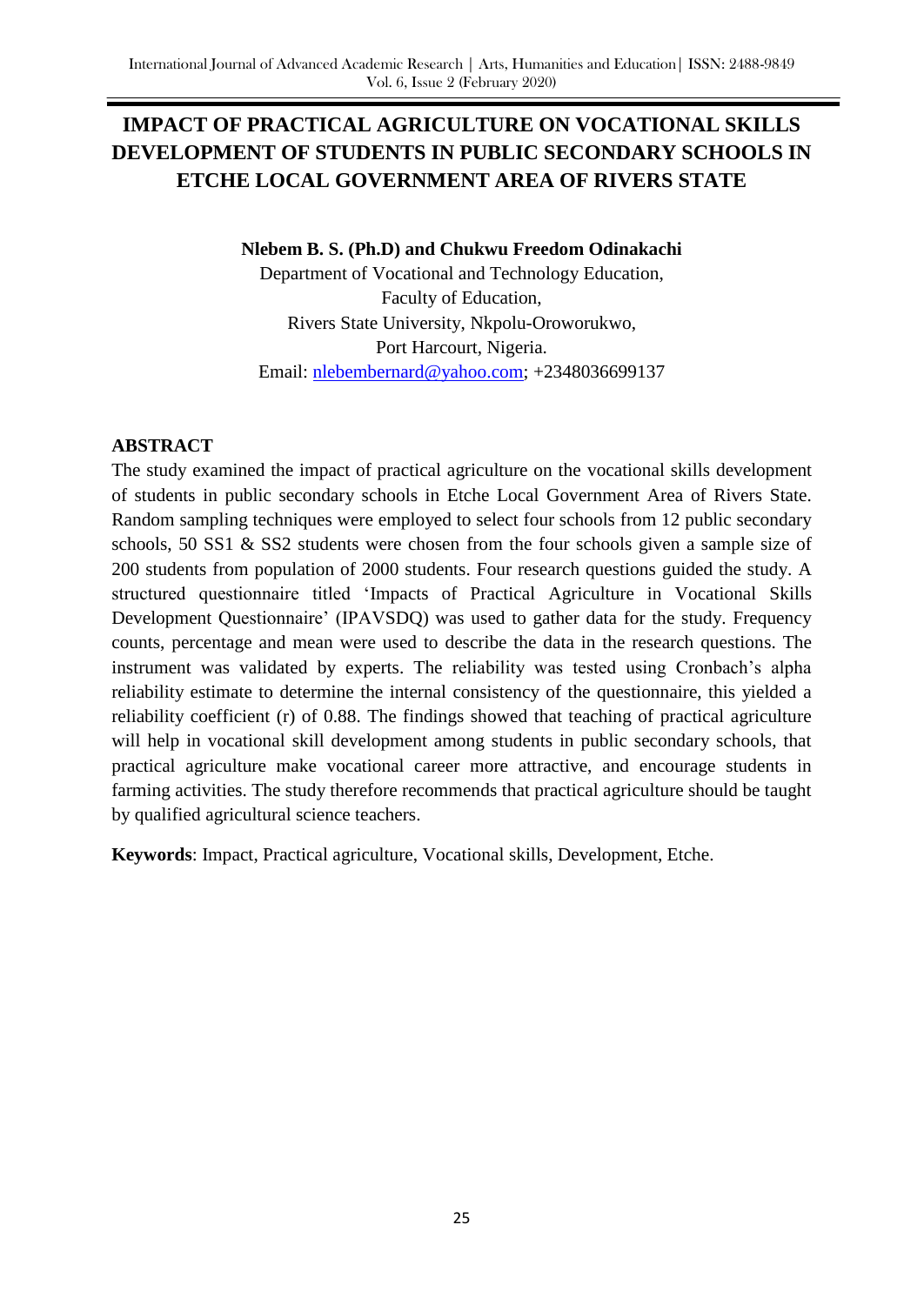## **INTRODUCTION**

Agriculture is the science of cultivating the soil, harvesting crops, raising livestock and also as the science or art of the production of plants and rearing of animals useful to man and in varying degrees, the preparation of such products for man"s use and their disposal (Nlebem 2018). The author also asserted that agriculture is practiced for the purpose of producing food and other human needs such as clothing, shelter, medicines, weapons, tools, ornaments, and definitely many more including livestock feed. It is likewise practiced as a business for economic gain. In Nigeria, majority of the population live in rural areas, Etche inclusive and depend directly or indirectly on agriculture according to Nlebem (2018).

Agricultural science is designed to lay a solid foundation for vocational agriculture that is proposed to train secondary school students to acquire relevant occupational skills that will make them to become future productive farmers. The teaching of agricultural science in Nigeria secondary schools was first initiated in1967, according to Osinem (2008). He went further to say that, the curriculum in agricultural science was jointly developed by Nigeria Educational Research Development Council (NERDC) and West Africa Examination Council (WAEC). Nlebem and Raji (2018) said that Teaching of agricultural science was accompanied with practical work on the school farm, that is any school offering agricultural science from class one to five must have school farm, where each student must have his/her own ridge and a bed to prepare and plant some annual crops such as maize, cassava, okra, pumpkin, tomato, and yam. Practical agriculture helps to eradicate pseudo teaching, helps to readdress the formed mindset that must have been in the heart of young learners, the concept of practical agriculture such as clearing grasses, weeding and the likes as punishment, therefore constituting or creating in the students a wrong mindset toward the subject.

Practical agriculture is the fundamental principle of returning man to the farm. According to Tokuyo University of Agriculture Journal (2001), practical agriculture remains a vital component and constituent of vocational study in agriculture. Olaitan and Uwadiae (2003) argued that the direct impact of practical agriculture science has on the subject is immeasurable, little wonder why WAEC syllabus strictly indicates that the practical aspect must constitute the basis of teaching the subject. The introduction and teaching of practical agriculture facilitates the process of acquisition of the vocational and practical skills that prepares students for career in agricultural sector, according to Samuel (2004).

## **Statement of the Problem**

Over the years, Nigeria had been one of the third world countries facing a serious challenge of unemployment. Both the public and private sector of the economy seem to be occupied with manpower that barely feed two square meals daily. Most of the youths have finished secondary schools, some have finished from higher institution like colleges, polytechnics and universities and yet unemployed due to lack of skill, especially vocational skills.

Vocational skills study at tertiary institution level is a bid to proffer solution to youth unemployment, but it is important to note that public secondary schools have been left behind, because most secondary schools in Etche Local Government Area do not have school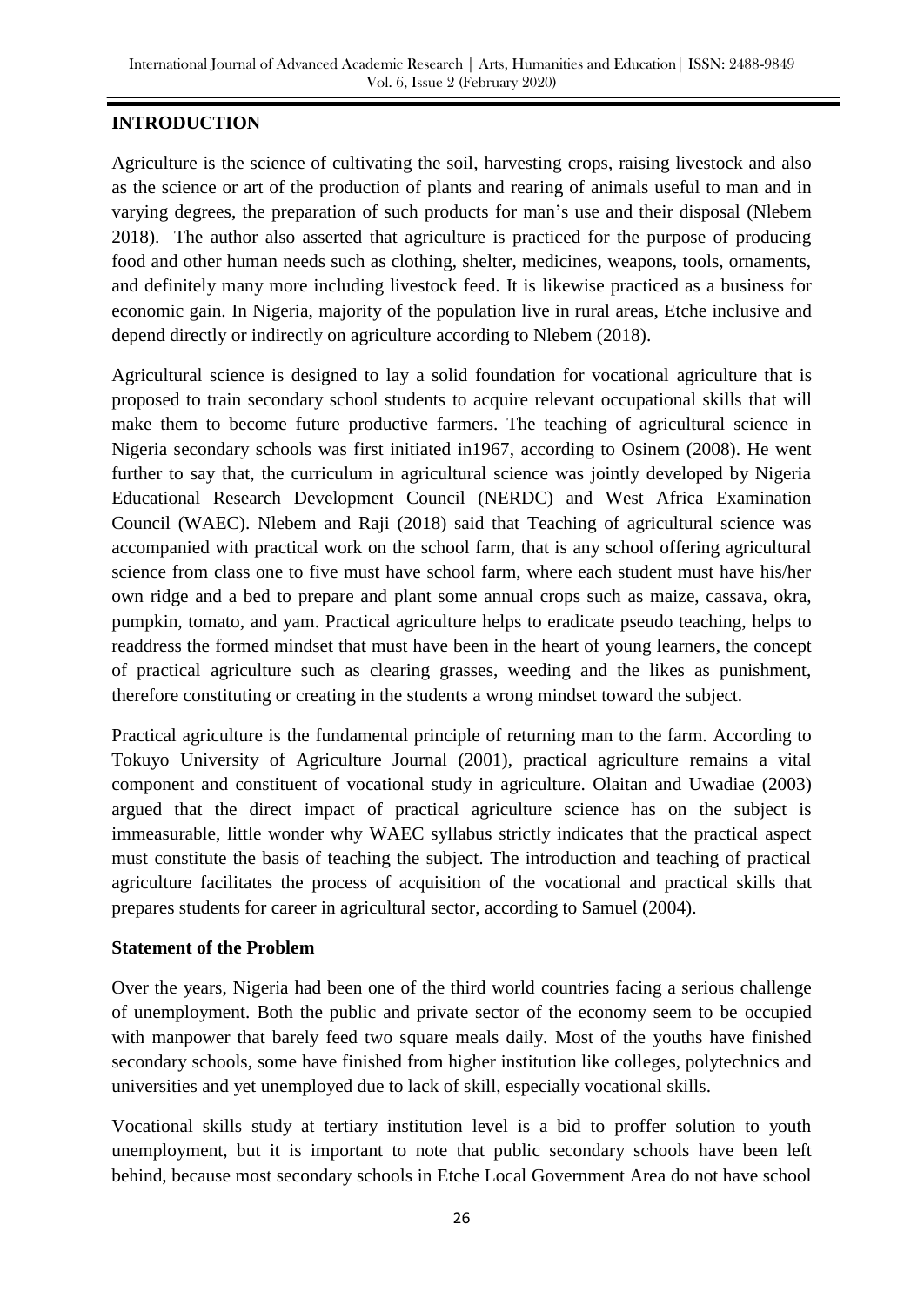farms, and the few that have farm do not take the students out for practical work or study through which vocational skill development will be taught. The lack of practical agricultural activities in our today public secondary schools has hindered students" ability to acquire skills for self-employed and self-reliance. Also, qualified agricultural science teachers are not enrolled in our schools, and some schools that have trained and qualified agricultural science teachers concentrate in teaching agriculture without inculcating practical knowledge to equip the students to be gainfully self-employed and reliant through vocational skills*.*

*Research has shown that* secondary school graduates are the largest among the unemployed youths in Etche Local Government Area in particular and Nigeria in general because most of them have no vocational and marketable skills. The situation will continue to be so, until there is an intervention, the problem of the study therefore is what impact practical agriculture will play in the vocational skills development in public secondary school students in Etche Local Government Area of Rivers State.

## **Purpose of the Study**

The main purpose of the study is to determine the impact of practical agriculture in vocational skill development of students in public secondary schools in Etche Local Government Area of Rivers State.

Specifically the study sought to:

- 1. Determine the need of practical agriculture on the vocational skill development of students in public secondary schools in Etche Local Government Area of Rivers State.
- 2. Determine how practical agriculture can help in the vocational skill development and employability of students in public secondary schools in Etche Local Government Area of Rivers State.
- 3. Examine the role of government in practical agriculture for vocational skill development of students in public secondary schools in Etche Local Government Area of Rivers State.
- 4. Examine the challenges of practical agriculture in vocational skill development of students in public secondary schools in Etche Local Government Area of Rivers State.

## **Research Questions**

The following research questions guided the study:

- 1. What are the needs of practical agriculture on the vocational skill development of students in public secondary schools in Etche Local Government Area of Rivers State?
- 2. To what extent will practical agriculture increase vocational skill development and employability of students in public secondary schools in Etche Local Government Area of Rivers State?
- 3. What are the roles of government in practical agriculture as a means of vocational skill development of students in public secondary school in Etche Local Government Area of Rivers State?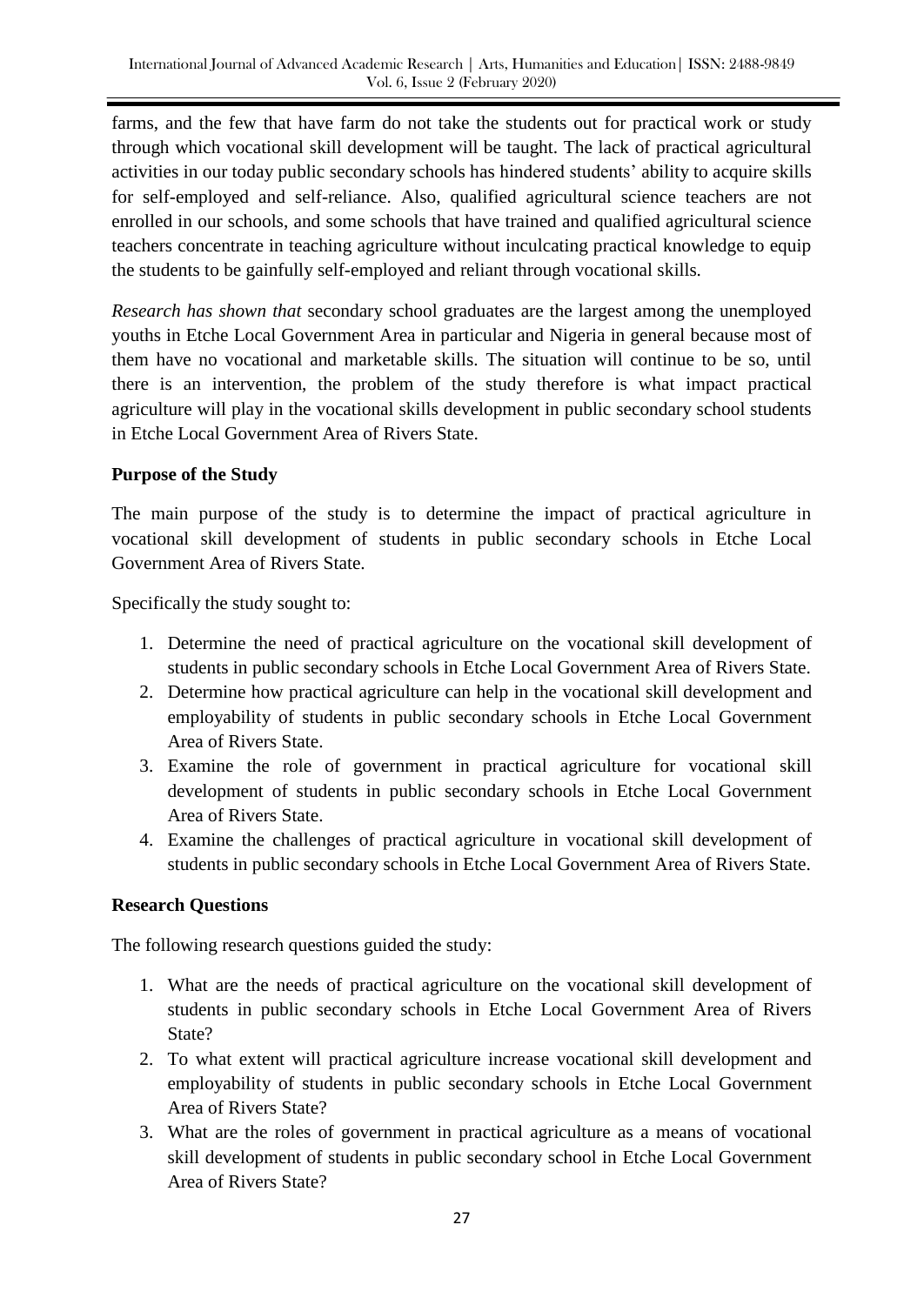4. What are the challenges of practical agriculture in vocational skill development of students in public secondary schools in Etche Local Government Area of Rivers State?

## **LITERATURE REVIEW**

The study applied Entrepreneurial Human Capital Theory by Olaitan (2008) which mainly assures that formal education is essential and necessary to improve the productive capacity of a population, it emphasizes the role of education in increasing the individual productive capacity and self-efficiency by enhancing their reasoning power. Entrepreneurial human capacity theory is defined in terms of individual"s entrepreneurial abilities, capture, opportunity, recognition, viability, screening and creative problem-solving skills, while entrepreneurial attitudes refer to autonomy, risk, work and income of the individual (Osinem 2008).

Vocational skills are practical or firsthand skills that help a person master a trade or a job. These skills may be obtained on the job or at a vocational school, it is an individual's ability to turn ideas into action, it includes creativity, innovation and risk-taking, as well as the ability to plan and manage projects in order to achieve objective, and it is seen as vital to promoting innovation competiveness and economic growth. They can be used across people, as they encompass creativity, initiative, tenancy, teamwork, understanding of risks and sense responsibility.

Vocational skill is that necessary skill an individual needs to successfully run a business or add values to work. These skills include: communication skills, management skills, problem solving skills, planning and organizing skills, risk bearing skills, self- management skills, technological skills, teamwork skills, learning skills, initiative skills, enterprising skills, financial skills, practical skills, leadership skills, listening skills, and openness to change and business identification skills, according to Crowan University (2013).

## **Role of Government in Vocational Skill Development in Nigeria Secondary School**

Efforts at vocational skills development in Nigeria secondary schools started after independence, Nlebem (2018) asserted that government at different periods has made efforts to encourage farmers, graduates and youths in general to become skillful in the field of agriculture by introducing different farming programmes. The objectives of these programmes addressed youth vocational skill development as stated by Erobor (2003). He maintained that farm settlement schemes were set up in 1956 by then Western Nigeria Government, some of their aims were to encourage rural development through young school leavers to take up farming as a means of livelihood, to discourage rural-urban drift of young school leavers in search of white collar jobs, to show that by going through organized and scientific planning young school leavers can own and manage farms. The programme was aimed at training young school leavers in different field of agriculture in six-months to two years and later provide funds for them to set up their own farm. Currently, some states as well as private agencies have also provided internship and training opportunities for youths to create an inception of agricultural education in public secondary schools.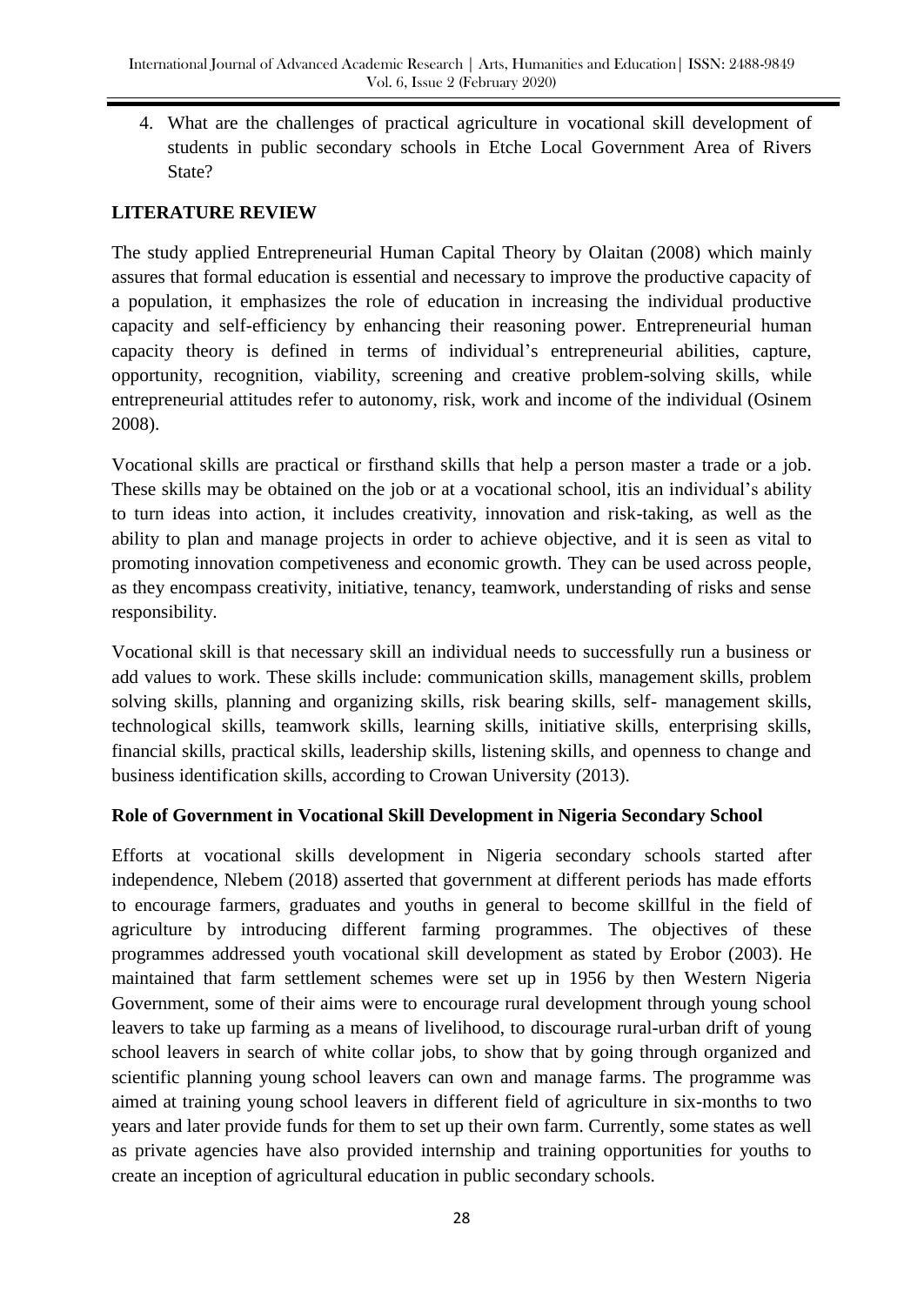## **Educational Qualification of Agricultural Science Teacher**

For teacher of agriculture to be effective in the teaching of manipulative skills, they must possess both academic and professional qualifications. They must be pedagogically competent while possessing special attributes such as humaneness, being sympathetic but firm and resolute. They must be of high mastery of their discipline because in the words of Okorie (2007) "a teacher cannot teach a skill which he has not mastered". Ajala (2008) also opined that the effectiveness of skill acquisition by students depends on the extent available human resources are utilized. It is only the good teacher who can comfortably mobilize resources for effective teaching; involving students in real projects either individually or in groups, use of field trips and involvement of students in home-stead farming are sure ways by which students could acquire basic agricultural vocational skills and knowledge.

By extension, it implies that teachers of agriculture should as much as it is possible teach students by demonstration and by practical hands-on experience, this is in accordance to Nlebem (2018) that for agricultural education students to acquire manipulative skills the teacher should adopt the 4-H method of teaching, i.e the use of hand, heart, head and teaching for health. Nlebem (2018) went further to indicate that effective skill acquisition will be possible if the curriculum is modulated and if evaluation of skill acquisition learning programmes is undertaken on performance based. Each module should contain enough skills to be acquired, delivery system as well as methods or techniques of evaluation (Amadi, 2010). The attainment of the objectives of senior secondary vocational agriculture in schools depends on how well a teacher is able to present the learning experience to the students. According to Pimpa and Sywanrapirou (2001), the performance of the students in agricultural science should match student's interest and practice of the subject. He further stated that lack of instructional materials, educational qualification of teachers, poor funding of practical agriculture, intellectual ability of the teachers, etc. are some of the factors that influence the outcome of the teaching / learning process. Amuah (2009) identified some common problems of teaching practical agriculture in developing countries like Nigeria to include: inadequate facilities, low professional and efficiency levels of teachers, poor attitudes of teachers, poor funding, school administrators and parent's attitude towards agricultural education, and political lapses.

## **METHODOLOGY**

The study employed descriptive survey research design, the population consists of all the SS I & 2 in the 16 public secondary schools in Etche Local Government Area totaling 2000 students. Random sampling technique was employed to choose four out of the 16 public secondary schools in Etche Local Government Area. Fifty students were randomly chosen from each of the four schools given a total of 200 students used as sample size. A structured questionnaire titled "Impact of Practical Agriculture in Vocational Skills Development Questionnaire" (IPAVSDQ) was used to collect data for the study. The instrument was divided into five sections (A-E). The response options in the different sections of the instrument were the same: Strongly agreed-4, Agreed-3, strongly disagreed-2, Disagreed-1.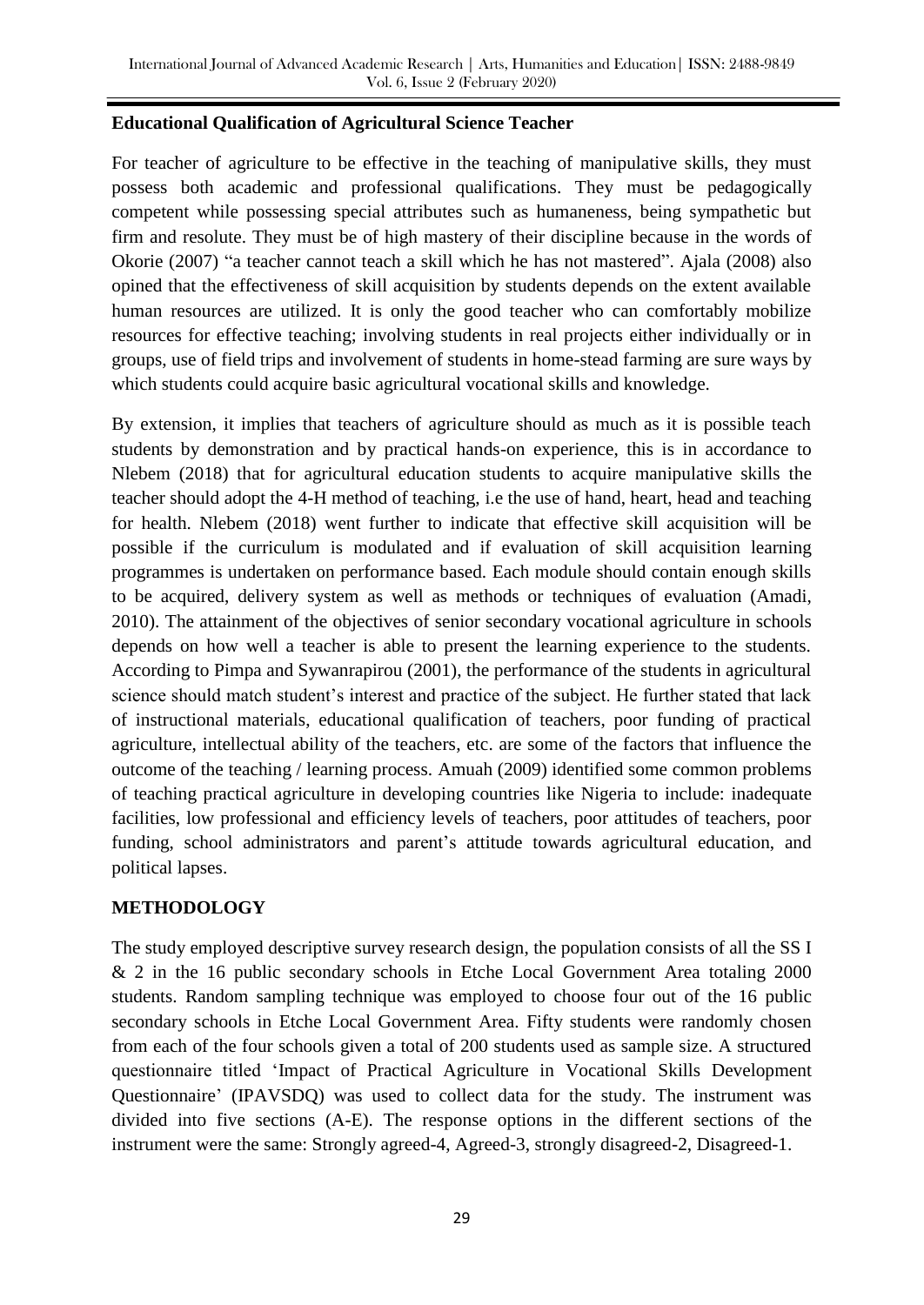Section A sought information on bio-data of the respondents, this included name of school. Section B elicited information on the impact of practical agriculture in the vocational skills development of students in public secondary schools, section C solicited information on how practical agriculture can help in vocational skills development of students in public secondary schools, section D sought information on the role of government in encouraging practical agriculture for vocational skills development of students in public secondary schools. Section E focused on the challenges of practical agriculture in vocational skills development of students in public secondary schools. The instrument was validated by two experts, one of the principals from the schools sampled and one director from Rivers State Senior Secondary Schools Board (RSSSSB). Their inputs helped in making necessary adjustments in the instrument. To establish the reliability of the instrument, the instrument was administered on a trial testing group of twenty respondents from other secondary schools in Etche Local Government Area other than the schools used for the study. The items were scored dichotomously (H4, H3, H2, H1), with correct answers and the data obtained were subjected to analysis using Cronbach"s Alpha reliability estimate. The analysis yielded an average reliability index of 0.88. The researcher personally administered the 200 copies of the questionnaire to the respondents, and 150 completed copies of the questionnaire were retrieved back given a return rate of 85%. The results were analysed using frequency, mean and percentage.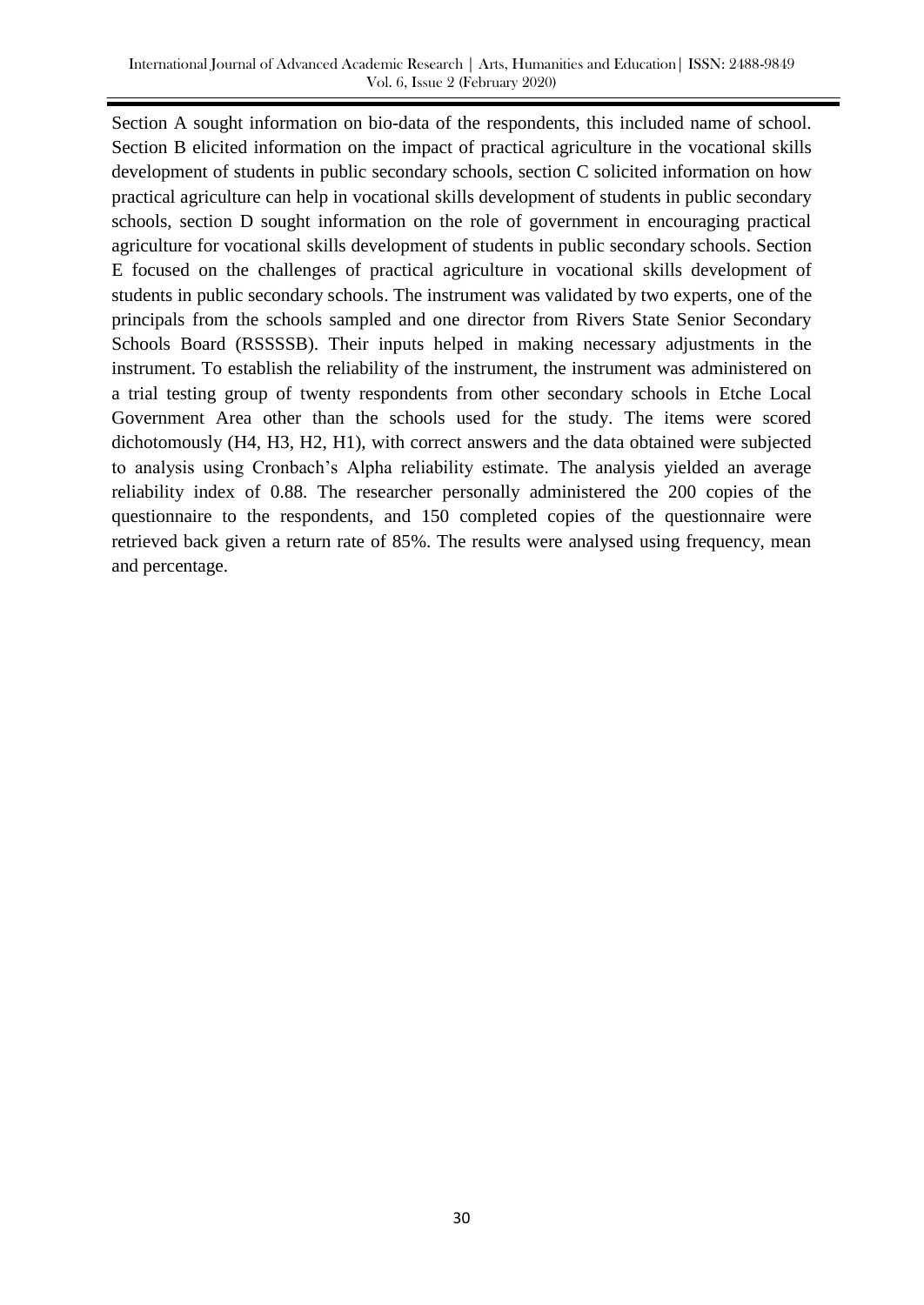## **Research Question 1**

1. What are the needs of practical agriculture in vocational skills development of students in public secondary school in Etche Local Government Area?

| 80<br>60<br>8<br>1. It enables students acquire basic<br>$\overline{2}$<br>3.6 | Agreed     |
|--------------------------------------------------------------------------------|------------|
| $(5.3\%) (1.3\%)$<br>knowledge and skill.<br>$(53.3\%)$<br>$(40\%)$            |            |
| 73<br>2. To make students become self-<br>63<br>7<br>3.3<br>7                  | Agreed     |
| (42%)<br>$(4.65\%)$ $(4.65\%)$<br>employed.<br>$(48.6\%)$                      |            |
| 90<br>40<br>3. To make vocational career more<br>17<br>3<br>3.4                | Agreed     |
| $(26.6\%)$ $(11.3\%)$ $(2\%)$<br>$(60\%)$<br>attractive.                       |            |
| 55<br>85<br>4. To complement theoretical<br>9<br>-1<br>3.4                     | Agreed     |
| knowledge.<br>$(36.66\%) (0.66\%) (6\%)$<br>$(56.6\%)$                         |            |
| 75<br>65<br>8<br>5. To increase the economy of<br>2<br>3.4                     | Agreed     |
| $(1.33\%)$ $(5.33\%)$<br>$(43.3\%)$<br>$(50\%)$<br>Nigeria.                    |            |
| 71<br>69<br>3<br>6. To encourage student to<br>7                               | 3.4 Agreed |
| $(47.3\%)$<br>$(2\%)$<br>engage farming activities.<br>(46%)<br>$(4.66\%)$     |            |

Source: Field work (2019)

Results in Table 1 showed that practical agriculture enables students acquire basic knowledge and skills- Agreed scored 93.3% while Disagreed had 6.7% with mean of 3.6, students become self-employed- Agreed scored 90.6% while Disagreed had 9.4% with mean of 3.3, to make vocational career more attractive- Agreed scored 86.6% while Disagreed scored 13.4% with mean of 3.4, to complement theoretical knowledge- Agreed had 93.3% while Disagreed scored 6,7% with mean of 3.4, to increase the economy of Nigeria- Agreed scored 93.3% while Disagreed had 6.7% with mean of 3.4 and encouraging students to engage in farming activities- Agreed scored 95.3% while Disagreed scored 4.7% with mean of 3.4. This finding corroborates that of Olaitan (2008) in his study titled "Vocational Skill Development among Agricultural Education Students in Higher Institutions of Learning." He stated that the use of practical agriculture will help students acquire basic vocational skills that will enable them to engage in farming operations.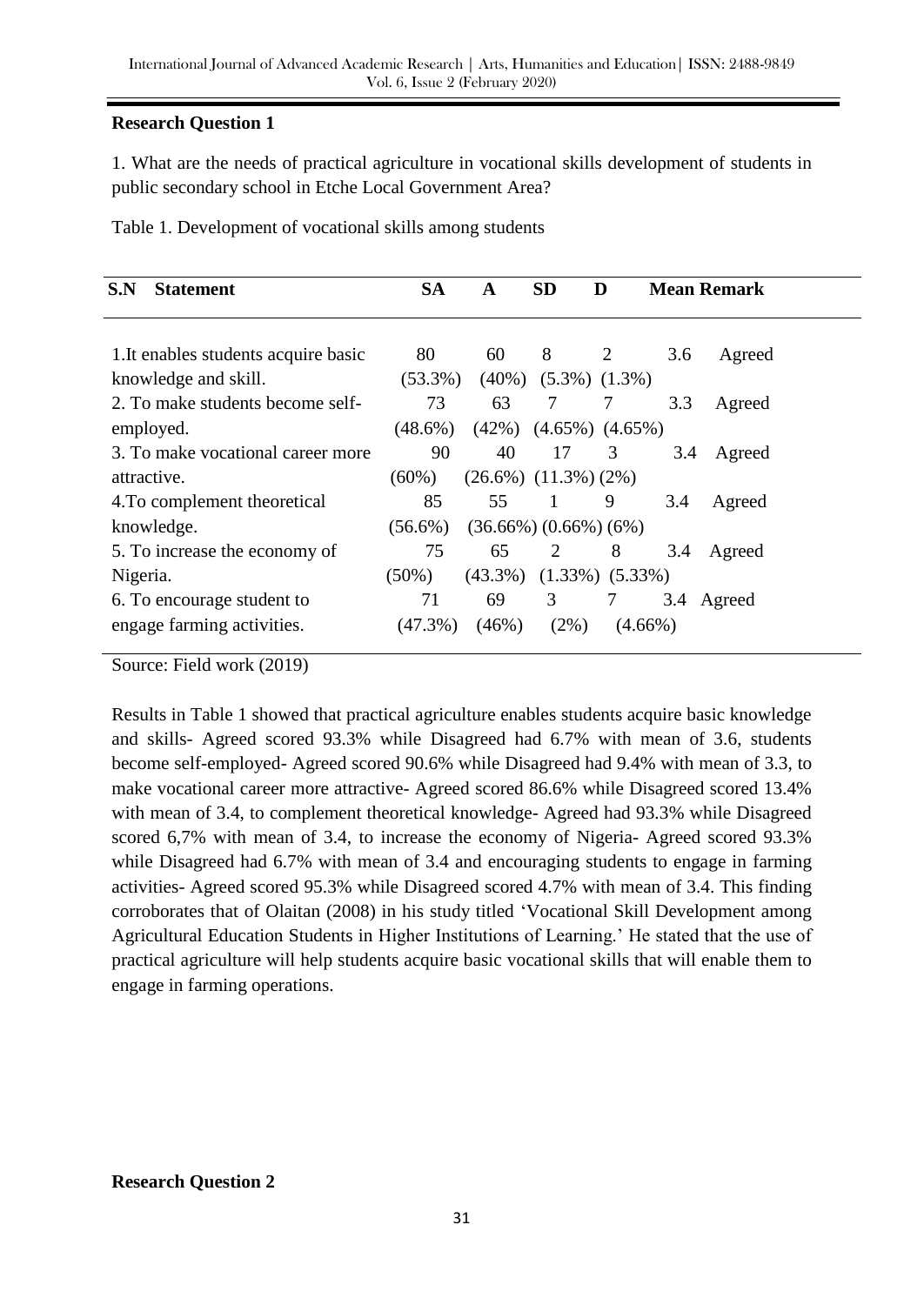To what extent will practical agriculture increase vocational skill development and reduce unemployment of secondary schools graduates in Etche Local Government Area?

Table 2. Practical agriculture helps to reduce unemployment among secondary school graduates.

|    | <b>S/N</b> Statement                                                | <b>SA</b>                               | A  | <b>SD</b>                              | D  | <b>Mean</b> | <b>Remark</b> |
|----|---------------------------------------------------------------------|-----------------------------------------|----|----------------------------------------|----|-------------|---------------|
| 1. | A qualified agricultural science 60                                 |                                         | 70 | 10                                     | 10 | 3.2         | Agree         |
|    | teacher guided students in                                          | $(40\%)$                                |    | $(46.6\%)$ $(3.4\%)$ $(10\%)$          |    |             |               |
|    | practical.                                                          |                                         |    |                                        |    |             |               |
| 2. | Practical agriculture exposes                                       | 81                                      | 49 | 15                                     | 5  | 3.5         | Agreed        |
|    | students to opportunity in the $(55.6%)$ $(31.6%)$ $(10%)$ $(2.8%)$ |                                         |    |                                        |    |             |               |
|    | field of agriculture.                                               |                                         |    |                                        |    |             |               |
| 3. | Practical agriculture should be                                     | 50                                      | 70 | 20                                     | 10 | 3.1         | Agreed        |
|    | properly taught in secondary                                        |                                         |    | $(33\%)$ $(46.6\%)$ $(13\%)$ $(6.4\%)$ |    |             |               |
|    | schools.                                                            |                                         |    |                                        |    |             |               |
| 4. | Government should provide                                           | 95                                      | 25 | 15                                     | 15 | 3.3         | Agreed        |
|    | fund to schools.                                                    | $(63.4\%)$ $(16.6\%)$ $(10\%)$ $(10\%)$ |    |                                        |    |             |               |
|    | $\gamma$                                                            |                                         |    |                                        |    |             |               |

Source: Field work (2019)

Results in Table 2 showed that qualified agricultural science teachers guided students-Agreed scored 86.6% while Disagreed scored 13.4% with mean of 3.2, practical agriculture exposes students to opportunities in the field of agriculture- Agreed scored 87.2% while Disagreed scored 12.8% with mean of 3.5, practical agriculture should be properly taught in secondary schools- Agreed had 79.6% while Disagreed scored 20.4% with mean of 3.1, government should provide fund to schools- Agreed scored 80% while Disagreed had 20% with mean of 3.3. The finding is in line with Amuah (2009), in his study titled "The Teaching of Agricultural Science in Secondary Schools and Student Skill Development." He stated that if qualified agricultural science teachers guide students on practical classes, students will develop vocational skill in agricultural production.

## **Research Question 3**

What are the roles of government in encouraging practical agriculture as means of vocational skills development of students in public secondary schools in Etche Local Government Area?

| S/N    | <b>Statement</b>            | SА          | A           | <b>SD</b><br>S     | <b>Mean</b> |     |
|--------|-----------------------------|-------------|-------------|--------------------|-------------|-----|
| 1.     | Provision of fund by        | 100         | 35          |                    |             | 3.5 |
|        | government.                 | $(66.6\%)$  | $(23.4\%)$  | $(0\%)$            | $(10\%)$    |     |
| 2.     | Making land available to    | 94          | 40          | 12                 | 3.5<br>4    |     |
|        | schools.                    | $(62.66\%)$ | $(26.66\%)$ | $(8\%)$            | $(2.68\%)$  |     |
| 3.     | Provision of farm equipment | 80          | 50          | 13                 | 3.4         |     |
|        | by government.              | (46%)       | $(33.9\%)$  | $(13.4\%) (6.7\%)$ |             |     |
| $\sim$ |                             |             |             |                    |             |     |

Table 3. Roles of government in vocational skills development in public secondary schools.

Source: Field work (2019)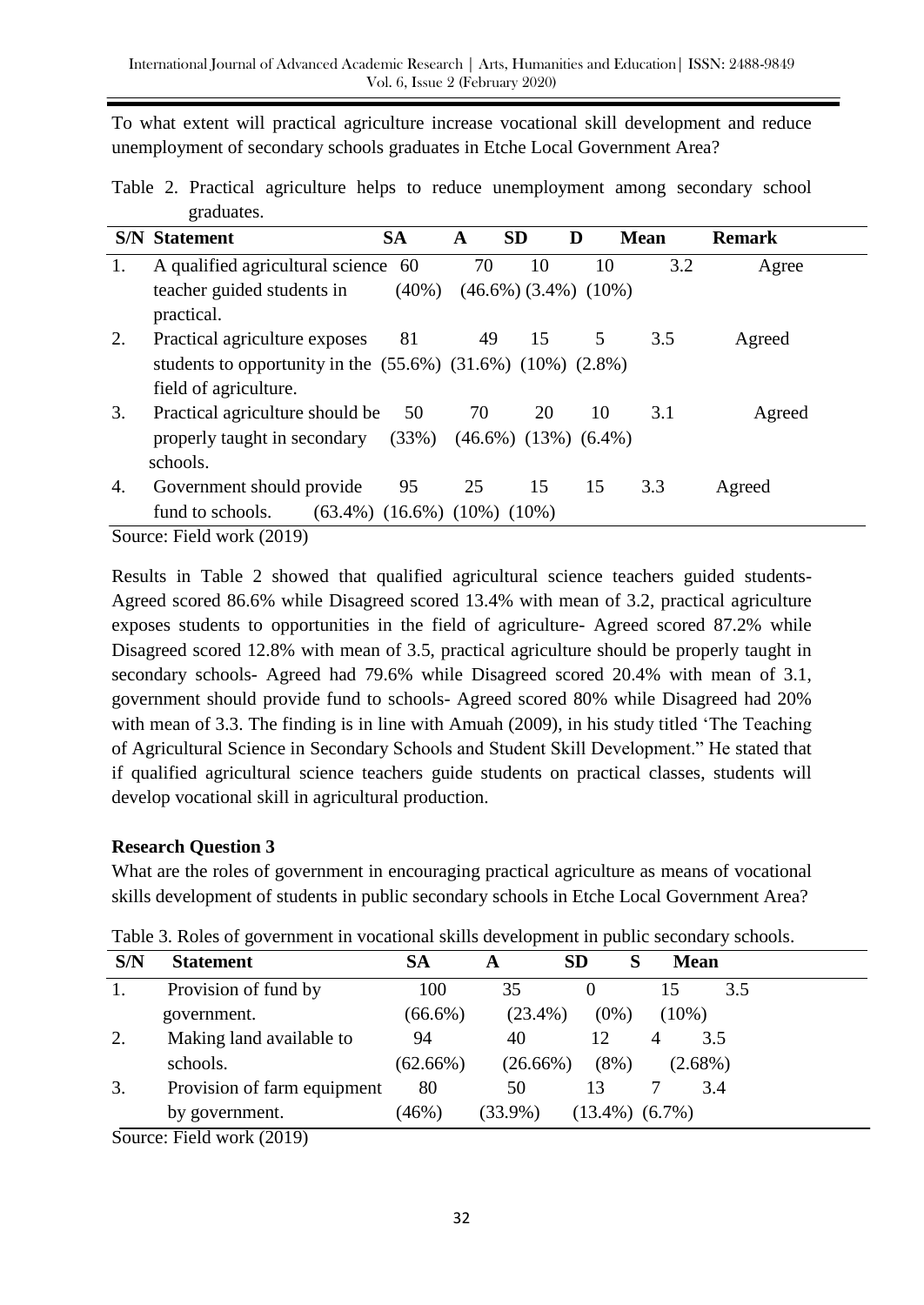Results in Table 3 showed that provision of fund by government- Agreed scored 90% while Disagreed scored 10% with mean of 3.5. Making land available to schools- Agreed scored 89.43% while Disagreed scored 10.68% with mean of 3.5. Provision of farm equipment-Agreed scored 79.9% while disagreed scored 20.1% with mean 3.4. The findings agreed with that of Crubbs & Lazerson (2005) in their study titled "The Roles of Government in Encouraging Vocational Skills Development in Secondary Schools in Enugu State"; they asserted that if government provide funds, necessary farm equipment and make land available to schools for practical agriculture, these will help students" vocational skills development.

## **Research Question 4**

What are the challenges of practical agriculture in vocational skill development of students in public secondary schools in Etche Local Government Area?

| S/N | <b>Statement</b>                   | <b>SA</b>  | <b>SD</b><br>A         | S<br><b>Mean</b> |                 |
|-----|------------------------------------|------------|------------------------|------------------|-----------------|
| 1.  | Poor funding by government and     | 55         | 75<br>10               | 10               |                 |
|     | non-governmental organizations.    | $(40.4\%)$ | $(43\%)$ $(13.3\%)$    |                  | $(3.3\%)$ 3.0   |
| 2.  | Inadequate qualified teachers      | 50         | 60<br>15               | 25               |                 |
|     | and instructors.                   | (33.33%)   | $(40\%) (10\%)$        |                  | $(16.67\%)$ 3.2 |
| 3.  | Emphasis on theoretical            | 55         | 75<br>12               | 8                |                 |
|     | knowledge rather than practical    | $(36.6\%)$ | $(50\%) (8\%)$         | $(5.4\%)$        | 3.0             |
|     | knowledge due to lack of           |            |                        |                  |                 |
|     | entrepreneurship education centre. |            |                        |                  |                 |
| 4.  | Lack of access to credit/loan.     | 74         | 8<br>56                | 12               |                 |
|     |                                    | $(49.3\%)$ | $(37.3\%)$ $(5.4\%)$   | $(8\%)$          | 3.3             |
| 5.  | Inadequate teaching materials,     | 89         | 21<br>20               | 20               |                 |
|     | equipment and infrastructural      | $(59.3\%)$ | $(20.7\%)$<br>$(10\%)$ | $(10\%)$ 3.1     |                 |
|     | facilities.                        |            |                        |                  |                 |
|     |                                    |            |                        |                  |                 |

Table 4. Challenges of practical agriculture in the development of vocational skills among students.

Source: Field work (2019)

Results in Table 4 showed that poor funding by government and non-government organizations- Agreed scored 83.4% while Disagreed scored 16.6% with mean of 3.0. Inadequate qualified teachers and instructors- Agreed had 73.4% while Disagreed scored 26.7% with a mean of 3.2. Emphasis on theoretical knowledge rather than practical knowledge due to lack of vocational education centre- Agreed scored 86.6% while Disagreed had 13.4% with a mean of 3.0. Lack of access to credit/loan- Agreed had 86.6% while Disagreed scored 13.4% with a mean of 3.3 and Inadequate teaching materials, equipment and infrastructural facilities- Agreed scored 80% while Disagreed had 20% with a mean of 3.1. The finding corroborates that of Ocha & Umunnagbu (2005) in their study titled "Challenges to Vocational Skills Development among Secondary Schools Student in Cross River State." The authors stated that some of the challenges hindering the vocational skills development among secondary schools students include poor funding of practical agriculture by government and non-governmental organizations, inadequate qualified teachers and instructors, emphasis on theoretical knowledge rather than practical knowledge.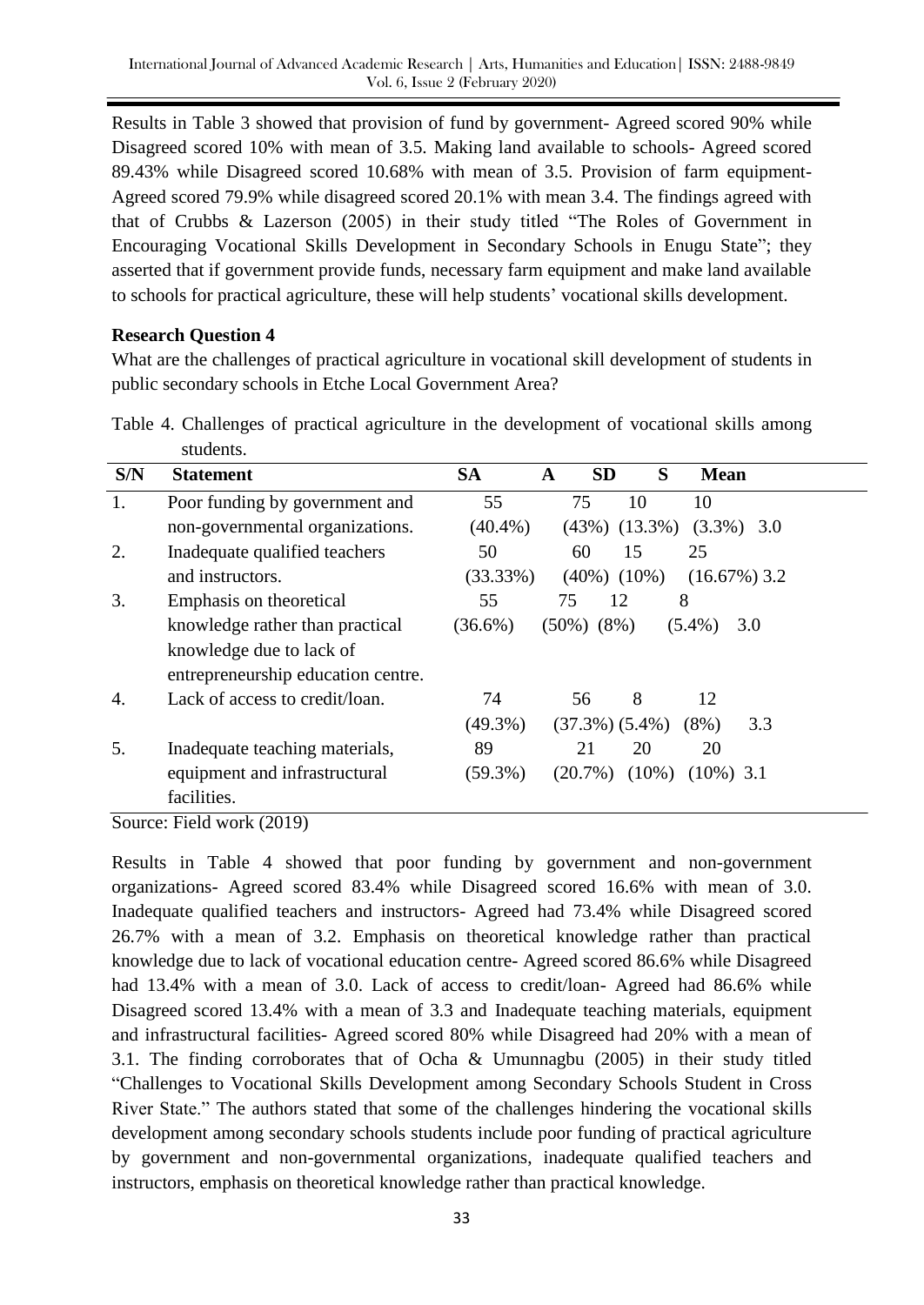## **Conclusion**

The following has been deduced from the findings of this study; that practical agriculture enables students acquire basic vocational skill, make vocational career more attractive, encourage students in farming activities, and exposes students to opportunities in the field of agriculture. Use of farm equipment during practical classes helps in vocational skills acquisition among students.

## **Recommendations**

Based on the findings, the following were recommended;

- Practical agriculture should be taught by qualified agricultural science teachers.
- Government should make land available for practical agriculture in all secondary schools in Rivers State.
- Government and non-governmental organizations should provide fund to secondary schools for practical agriculture.
- The government should make the findings of this study available to the media for dissemination to the general public including public secondary schools.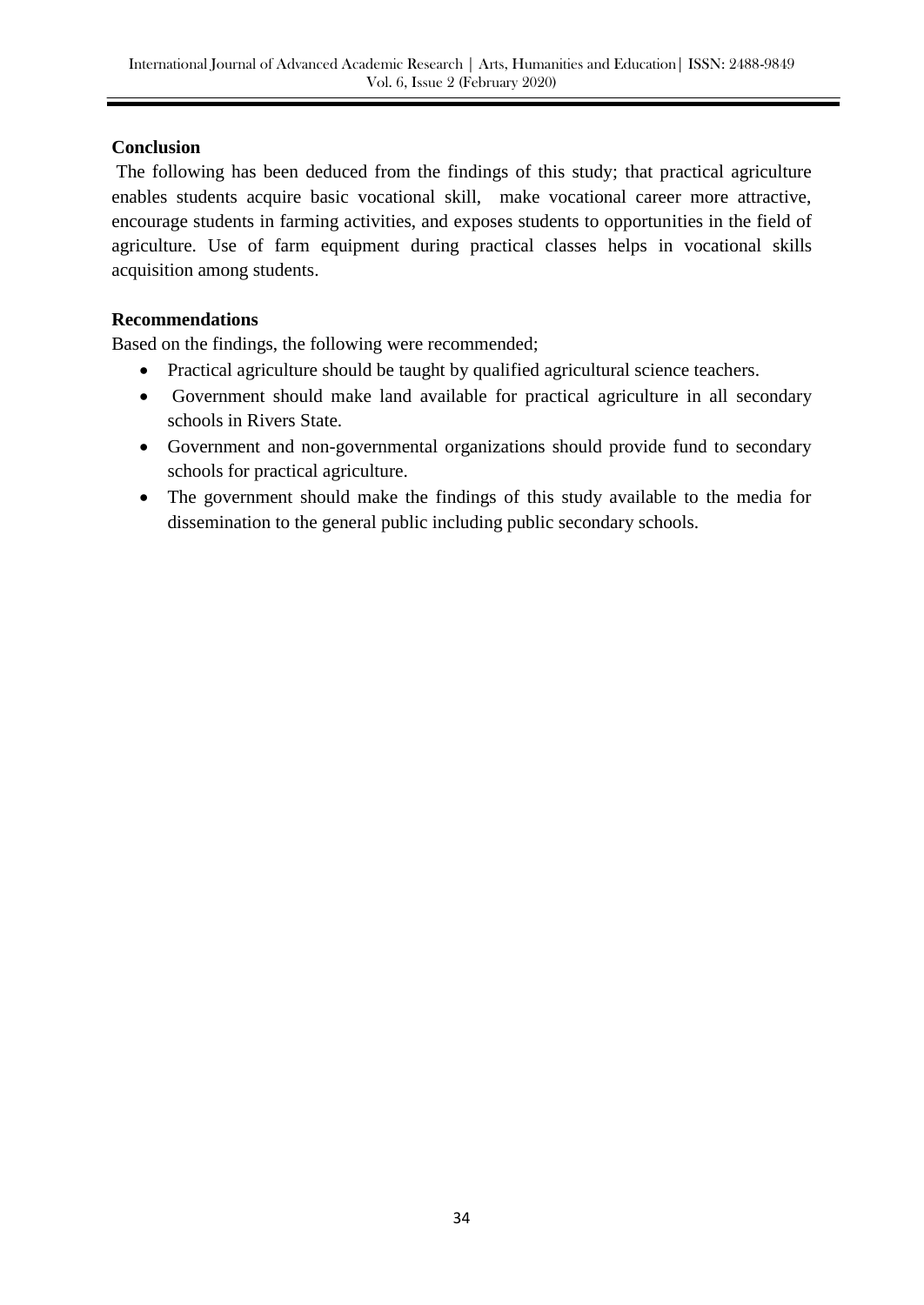#### **REFERENCES**

- Adesina, S. (1982) Planning an Educational Development in Nigeria, Board Publications Limited, Ibadan, Nigeria, 23-41
- Ajala, A. A. (2008). Availability of Educational Resources for effective Teaching of Pre-Vocational Agricultural Sciences in Secondary Schools in Anambra. *Journal of Research in Learning and Teaching 3(34-40).*
- Amadi, U.P.N. (2010), Availability and Utilization of Infrastructural Resources in Teaching and Learning of Agricultural Occupational Skills in Taraba State Secondary Schools, unpublished Ph.D Thesis. Nnamdi Azikwe University, Awka.
- Amuah, K. A. (2009). Senior Secondary School Agriculture and Environmental Studies London: Evans brothers Limited.
- Cowan University Centre for Learning Development (2013).
- Erobor, O. (2003). Comprehensive Agricultural Science for Senior Secondary School, A Johnson Publisher Ltd. Lagos
- Fedearl Republic of Nigeria (2004), National Policy on Education: Federal Government Press, Lagos
- Grubb, N. and Lazerson M. (2005), the Education Gospel and the Role of Vocation in American Education, *American Journal of Education III (3) 297-319 DOI: 1086/429112; stable.*
- Nlebem, B. S. (2018), Introduction to Principles of Vocational Agricultural Education, Chi"s Publications, Diobu, Port Harcourt.
- Nlebem, B. S, & Raji W. I. (2019). Impact of Agricultural Cooperative Society on Farmers Productivity and Rural Transformation in Etche Local Government Area of Rivers State. GSJ 7(11)353-367.
- Ochu, A. O. and Umunnnagbu, M. I. (2005), Effectiveness of Senior Secondary School Agricultural Education Program in Manpower Development in Nigeria. *Journal of Teacher Education 3(45-52)*
- Okorie, J. U. (2007). Teachers Skills in Pre-Vocational Agriculture in Secondary Schools Paper Presented at the National Conference on Vocational Education Federal College of Education, Umunze.
- Olaitan, S. O. (2004). Coping with the Problems of Teaching Agriculture in Secondary School, Department of Vocational Education University of Nigeria, Nsukka.